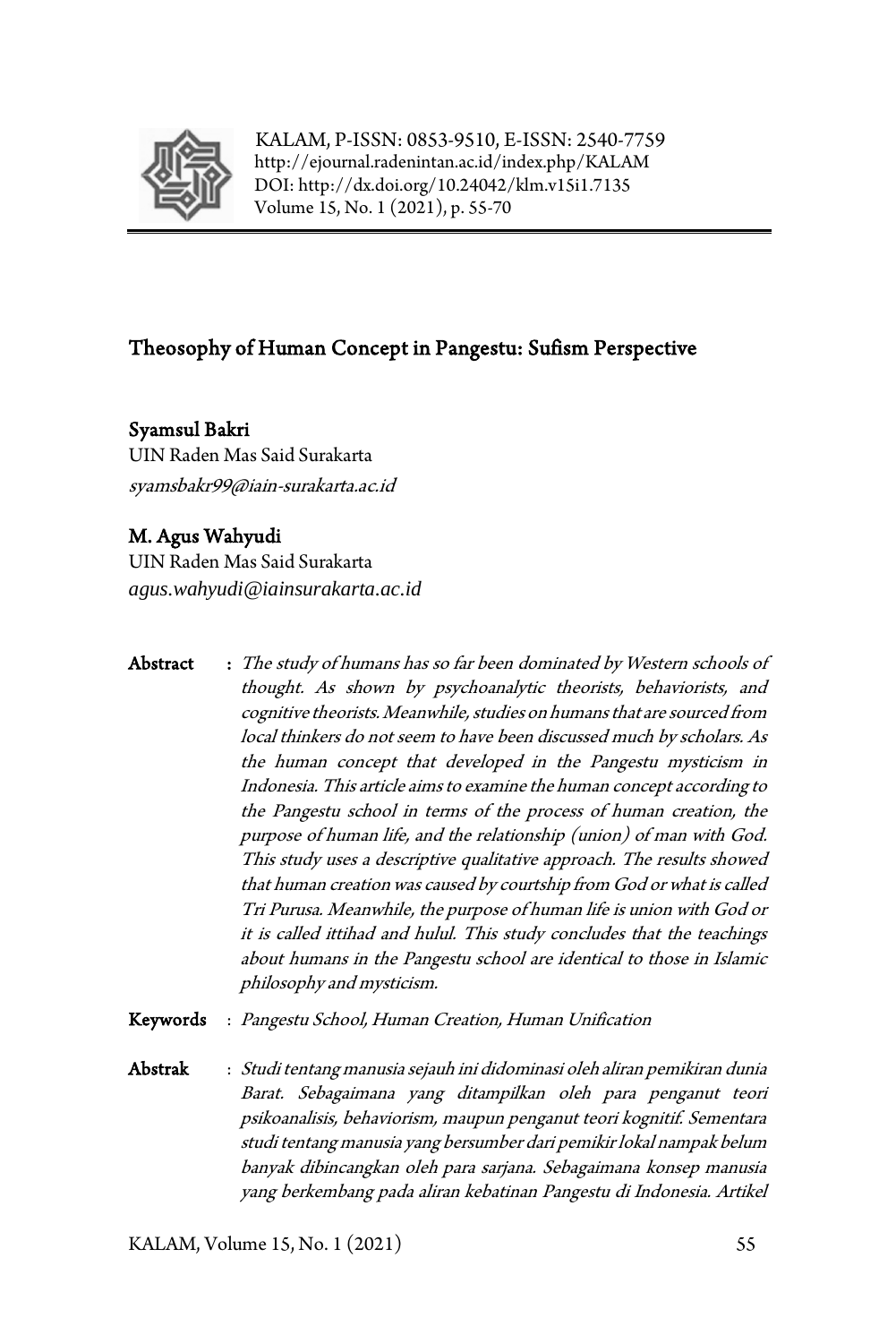ini bertujuan mengkaji tentang konsep manusia menurut aliran Pangestu dari segi proses penciptaan manusia, tujuan hidup manusia, dan hubungan (penyatuan) manusia dengan Tuhan. Kajian ini menggunakan pendekatan kualitatif deskriptif. Hasil penelitian menunjukkan bahwa penciptaan manusia disebabkan oleh pancaran dari Tuhan atau yang disebut Tri Purusa. Sedangkan Tujuan hidup manusia adalah penyatuan dengan Tuhan atau disebut dengan istilah ittihad dan hulul. Studi ini menyimpulkan bahwa ajaran tentang manusia dalam Aliran Pangestu identik dengan ajaran dalam filsafat dan mistic Islam.

Kata Kunci : Aliran Pangestu, Penciptaan Manusia, Penyatuan Manusia.

#### A. Introduction

Since pre-Ancient Greece until now, the discussion about humans has never ended in the scientific world. So it is not surprising that almost every religious teachings, philosophy, Sufism, and mystical flow also have a conception of human nature.<sup>[1](#page-1-0)</sup> Wahyudi said that human Sufism has several aspects, including body (*jism*), mind (*aql*), heart (*qalb*), soul (*nafs*), spirit (ar-ruh), all of which are independent but related to one another, all have their respective roles and functions.<sup>[2](#page-1-1)</sup> The flow of materialism says that humans are part of nature, humans are objects whose substance is spacious, humans are a collection of cells and nervous systems. Humans are soulless flesh that occupies space time, experiences development and contraction over time[.3](#page-1-2) The development of each human being is also influenced by local cultural factors, so that the concept of humans is multi-perspective.<sup>[4](#page-1-3)</sup> Thus, Humans are unique creatures, have obligations and responsibilities. Thanks to the psychic power of creativity, taste and character, man can know that he

<span id="page-1-0"></span><sup>&</sup>lt;sup>1</sup> M. Agus Wahyudi, "Psychological Well-Being Sufism Practitioners as A Sufistic Conceling," Jurnal Konseling Religi, Vol. 11, no. 01 (2020): 145-57.

<span id="page-1-1"></span><sup>&</sup>lt;sup>2</sup> M. Agus Wahyudi, "Psikologi Sufi: Tasawuf Sebagai Terapi," Jurnal Esoterik: Akhlak Dan Tasawuf, Vol. 04, no. 02 (2018): 387–97.

<span id="page-1-2"></span><sup>&</sup>lt;sup>3</sup> Heru Syahputra, "Manusia Dalam Pamdangan Filsafat," Al-Hikmah: Jurnal Theosofi, Vol. 02, no. 01 (2020): 13–28.

<span id="page-1-3"></span><sup>4</sup> Syamsul Bakri, "Women's Leadership in Islam: A Historical Perpective of a Hadits," Indonesian Journal of Islamic Literature and Muslim Society, Vol. 05, no. 02 (2020).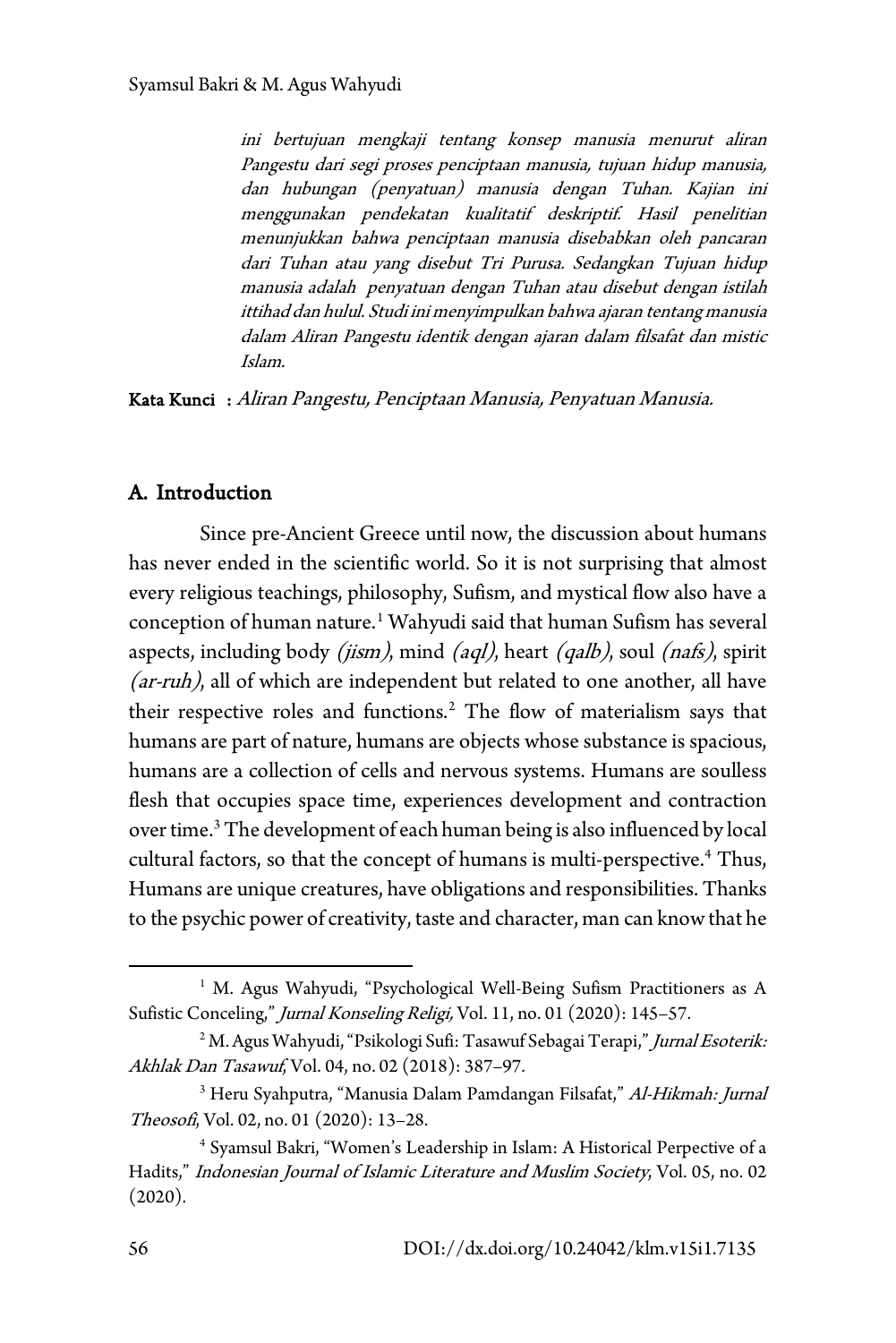knows and also he knows that he is in a state of ignorance. Compared to other creatures, with his psychic power, humans have the advantage of being able to face every problem in life.

Humans are special creatures on earth, because humans are gifted by God in the form of reason. With this intellect, humans have a tendency to know and discover who they are.<sup>[5](#page-2-0)</sup> The desire to know, understand, and know who he is is a human instinct. The instincts here are practical intellectual and existential. $^6\,$  $^6\,$  $^6\,$  This tendency is rational and realistic because humans are the axis and axis of the cosmos. A cosmos cannot possibly be understood and imagined without humans[.7](#page-2-2) Humans are the center of history, the center of culture, and the center of civilization.<sup>[8](#page-2-3)</sup> Therefore, only humans have a special position that is not shared by other creatures, so that understanding of humans is urgent.

The urgency of human knowledge can be felt and understood because it is part of the view of life.<sup>9</sup> This indicates that studying humans will be able to help shape and perfect patterns of thought, mental attitudes and outlook on life. In the historicity of humanity, there are many answers with various approaches, both individuals and groups that try to provide answers to problems related to human nature. Starting from the philosophers, Sufism, religious teachings, to belief schools. The answers obtained also varied, some were theoretical, some were practical, and some were even philosophical.<sup>[10](#page-2-5)</sup> However, there are also those that combine philosophical values with things that are practical in nature, including the Pangestu school.

<span id="page-2-0"></span><sup>5</sup> Syamsul Bakri, "Pemikiran Filsafat Manusia Ibn Miskawaih: Telaah Kitab Tahdibz al-Akhlak," Jurnal Al-A'raf, Vol. 17, no. 01 (2019).

<span id="page-2-1"></span><sup>&</sup>lt;sup>6</sup> Kasmiran Wuryo Sanadji, Filsafat Manusia (Jakarta: Penerbit Erlangga, 1995), 4.

<sup>&</sup>lt;sup>7</sup> Sachiko Murata, *The Tao of Islam* (Bandung: Mizan, 1996), 30.

<span id="page-2-3"></span><span id="page-2-2"></span><sup>&</sup>lt;sup>8</sup> Burhanuddin Salam, Filsafat Manusia, Antropologi, Metafisika (Jakarta: Bumi Aksara, 1988), 15.

<span id="page-2-4"></span><sup>&</sup>lt;sup>9</sup> Harun Nasution, *Islam Ditinjau Dari Berbagai Aspeknya* (Jakarta: UI Press, 1986), 83.

<span id="page-2-5"></span><sup>&</sup>lt;sup>10</sup> Syamsul Bakri, "Pendekatan-Pendekatan Dalam Islamic Studies," Dinika: Journal of Islamic Studies, Vol. 12, no. 01 (2014).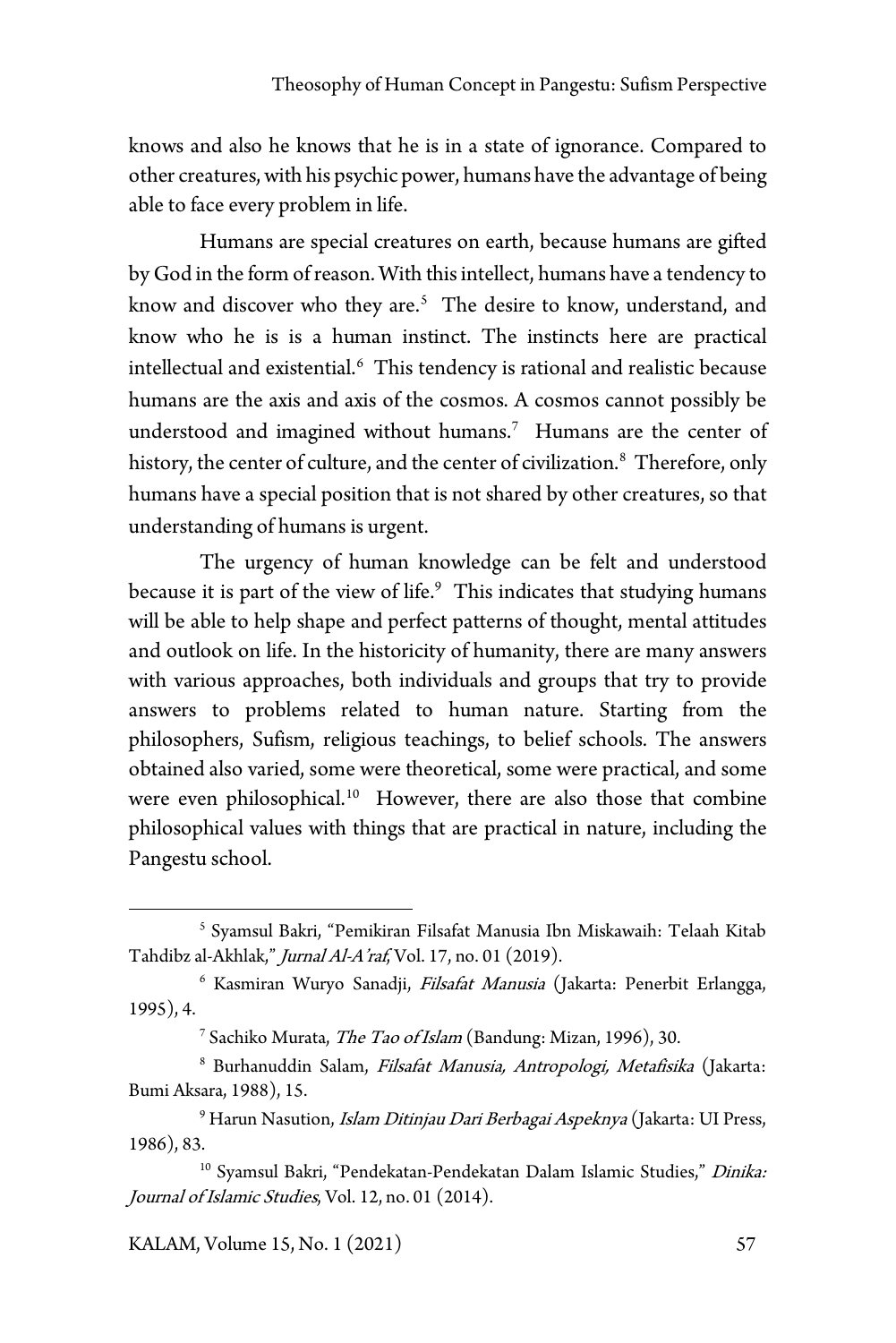In looking at humans the Pangestu has several similarities with the philosophical Sufism, which views humans with a rational Sufism approach. While its practical value can be seen in the embodiment of the conception of human being in the context of serving the purification of the soul (*tazkiyatun* nafs) to be able to carry out unity of form (*wahdah al-wujud*).<sup>11</sup> Tazkiyatun nafs is the initial condition when an individual will enter the world of Sufism, before going through the states of Sufism. This is important to do to make it easier for

Based on the explanation above, this research will conduct an analytical study of the human conception in the view of the Pangestu school. This research focuses on Pangestu's concept of the process of human creation and the purpose of human life. This research is a library research, namely data collection techniques and a review of books, literatures, notes and reports that are related to the problem being solved.<sup>[12](#page-3-1)</sup> The process of collecting data in research is through literature data related to this research. The data that has been collected will be analyzed in the discussion section so that it will bring up a conclusion. This research is generally expected to provide benefits and contribute to Islamic studies, especially in the fields of Islamic studies, mysticism and humanity.

## B. Theory of Human Creation and Unification

Discussing human creation is inseparable from the emanation theory, which is a philosophical and religious understanding which states that this nature emerged as a result of the emanation of the One.<sup>[13](#page-3-2)</sup> Emanation teaches that nature and its contents are the result of the emanation of the Almighty.<sup>[14](#page-3-3)</sup> The idea of emanation was first coined by

<span id="page-3-0"></span><sup>&</sup>lt;sup>11</sup> Pangestu, Pokok-Pokok Piwulangipun Sang Guru Sejati Utawi Suksma Sejati (Surakarta: Pangestu, n.d.), 5.

<sup>&</sup>lt;sup>12</sup> M. Nazir, *Metode Penelitian* (Jakarta: Ghalia Indonesia, 1998), 111.

<span id="page-3-3"></span><span id="page-3-2"></span><span id="page-3-1"></span><sup>&</sup>lt;sup>13</sup> Louis Leahy, Filsafat Ketuhanan Kontemporer (Yogyakarta: Kanisius, 1983), 300.

<sup>&</sup>lt;sup>14</sup> Soedarmo, Kamus Istilah Teologis (Jakarta: BPK Gunung Mulia, 1987), 27.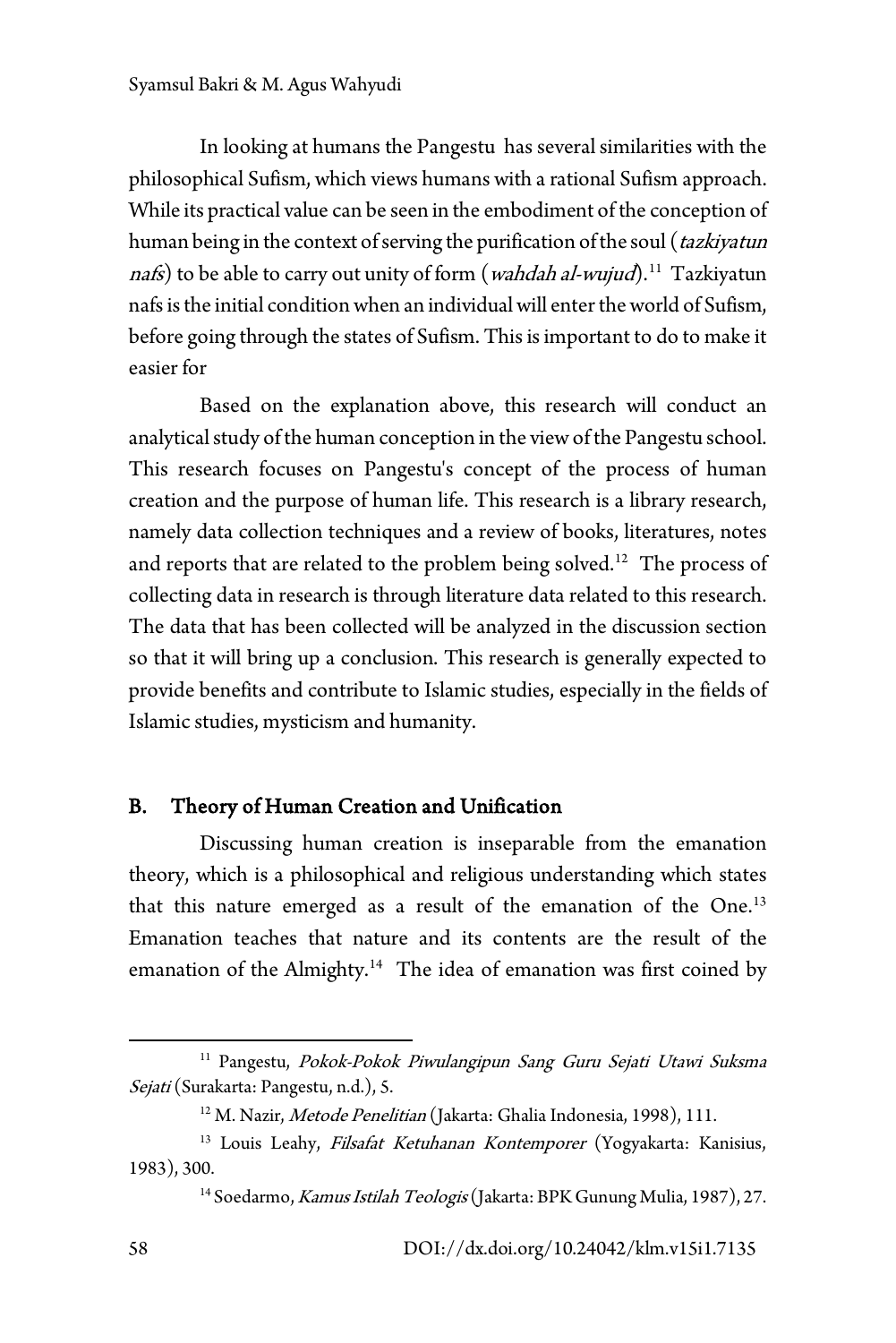Plotinus.<sup>15</sup> In this case Plotinus intended to develop Plato theory of goodness. The notion of emanation was also followed by some Muslim philosophers such as al-Farabi and Ibn Sina. So do not be surprised if this understanding also colors the world of Sufism, spirituality, and mysticism (belief).

When the human creation process occurs, it will culminate in the process of human union with God. The teaching of mystical unity or what is known as mystical union or manunggaling kawula Gusti or wahdah alwujud. In the context of Javanese mystical unity, the teaching of mystical unity is highly emphasized and even becomes the highest life goal. The mystical union can also be seen in the treasures of the world of Sufism, as follows:

First, Ittihad, literally means united, unified or oneness. This idea appeared for the first time after Abu Yazid al-Bustami (a figure of Sufism) issued mystical expressions describing the event of his union with God. In ittihad, the meaning of being united with God is only symbolic. So the essence of being united with God is to separate oneself from being and oneself and adjust one's will to God's will so that there is only His will. This is called the mortal state (cessation from other than God) and it is in this state that a person is one with God. However, it needs to be emphasized, that union with God cannot be equated with the term union between being and being, because God does not reside and be occupied.

Second, al-Hulul literally means place or place. Meanwhile, in terms of al-Hulul, it means that God takes a place in humans.[16](#page-4-1) In al-Hulul, God chose human bodies to take their place in it. To get to the level of al-Hulul, it is necessary to destroy human qualities to strengthen and focus on divine attributes. This understanding of al-Hulul can also be found in the thought of al-Hallaj Sufism. Besides that, it can also be seen in the Islamic mysticism of Syekh Siti Jenar and several sects of divinity from Javanese kebatinan (kejawen) circles.

<span id="page-4-1"></span><span id="page-4-0"></span><sup>&</sup>lt;sup>15</sup> Bertens, Ringkasan Sejarah Filsafat (Yogyakarta: Kanisius, 1983), 18.

<sup>&</sup>lt;sup>16</sup> Nasution, *Islam Ditinjau Dari Berbagai Aspeknya*, 83.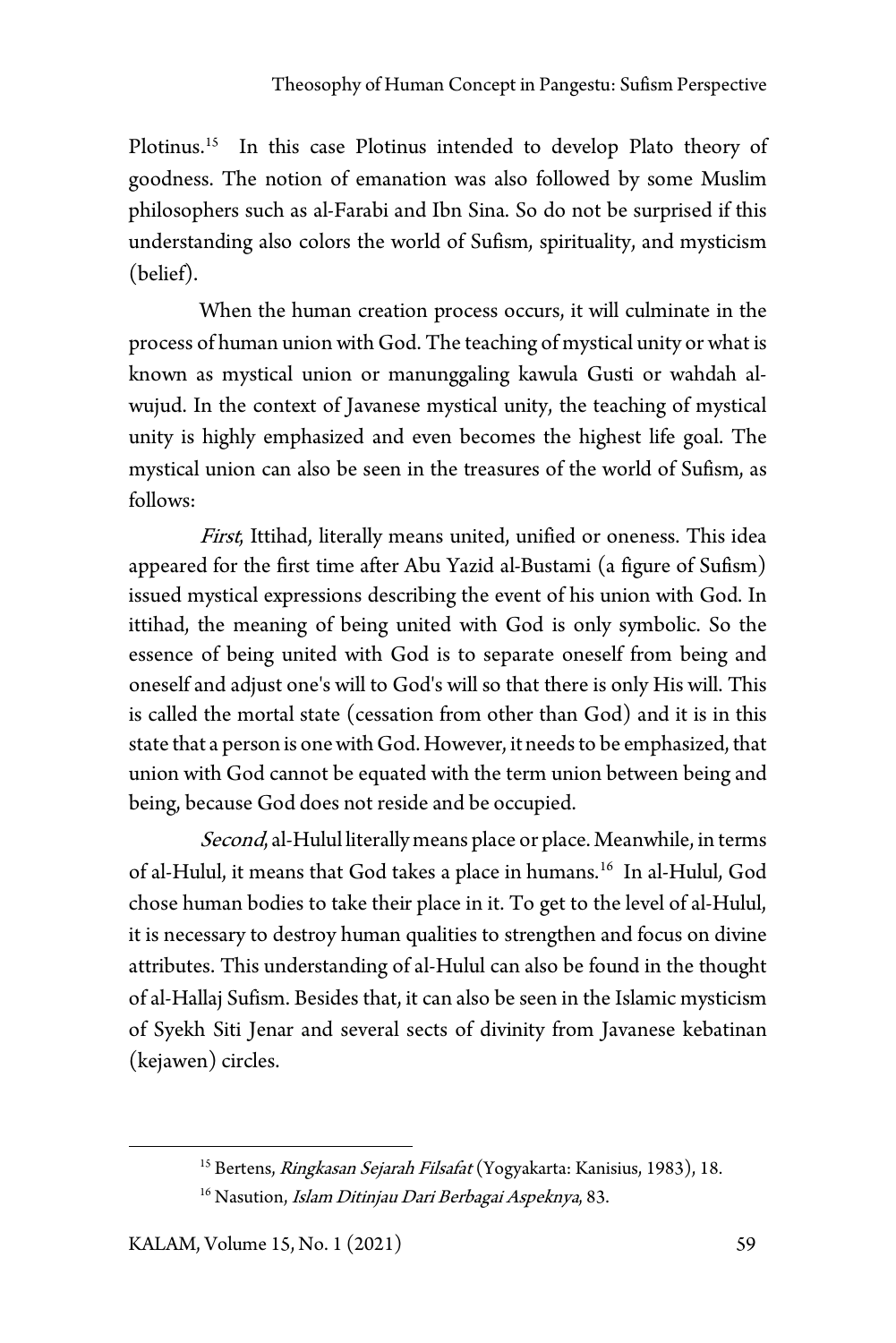The understanding of al-Ittihad and al-Hulul is categorized under the understanding of mystical unity. Both show the unity of man and God, but the servant is still the servant and the Lord is still God, even though between the two there is a process of unification or oneness. So this is different from the understanding of Wahdah al-wujud which has the understanding that when there is a union that no longer emphasizes the distinction between God, humans and nature.

Third, wahdah al-wujud (unity of form) implies that what exists is single. Everything is God. Therefore, it is not wrong to understand the unity of existence to be pantheistic. Wahdah al-wujud means that only a Single Essence exists while the others are another but only a manifestation of a Single Essence.<sup>17</sup> The basic concept of Wahdah al-wujud indicates that there is nothing that exists except the Essence of God. Only the Single is there, and that all that exists is the One Essence. In the realm of Sufism, the idea of the unity of being was coined by followers of Ibn 'Arabi. This understanding is widely opposed by the majority of Muslims and a number of scholars. Thus, this unity of existence differs from the term mystical unity. In the mystical union, the relationship between God and servant is likened to the single term tan singular (one but not one) so that this conception is different from the concept of unity of being which is ministic and pantheistic.

## C. Understanding the History and Teachings of the Pangestu School

1. The history of the Pangestu School

Pangestu was founded on May 20, 1949 in Surakarta. It coincided with a dramatic situation in the midst of a demonstration against the Dutch East Indies government's anti-colonialism over the sovereignty of the Republic of Indonesia. This organization is an association of students of the True Teacher which in Pangestu terms is often referred to as the Jagad Desert. Pangestu's teachings were revealed by Suksma Kawekas through Suksma Sejati to R. Soenarto Mertowerdoyo to expand his teachings to all

<span id="page-5-0"></span><sup>&</sup>lt;sup>17</sup> Muhammad Abdul Haq Anshori, *Antara Sufisme Dan Syari'ah* (Jakarta: Rajawali Press, 1990), 149.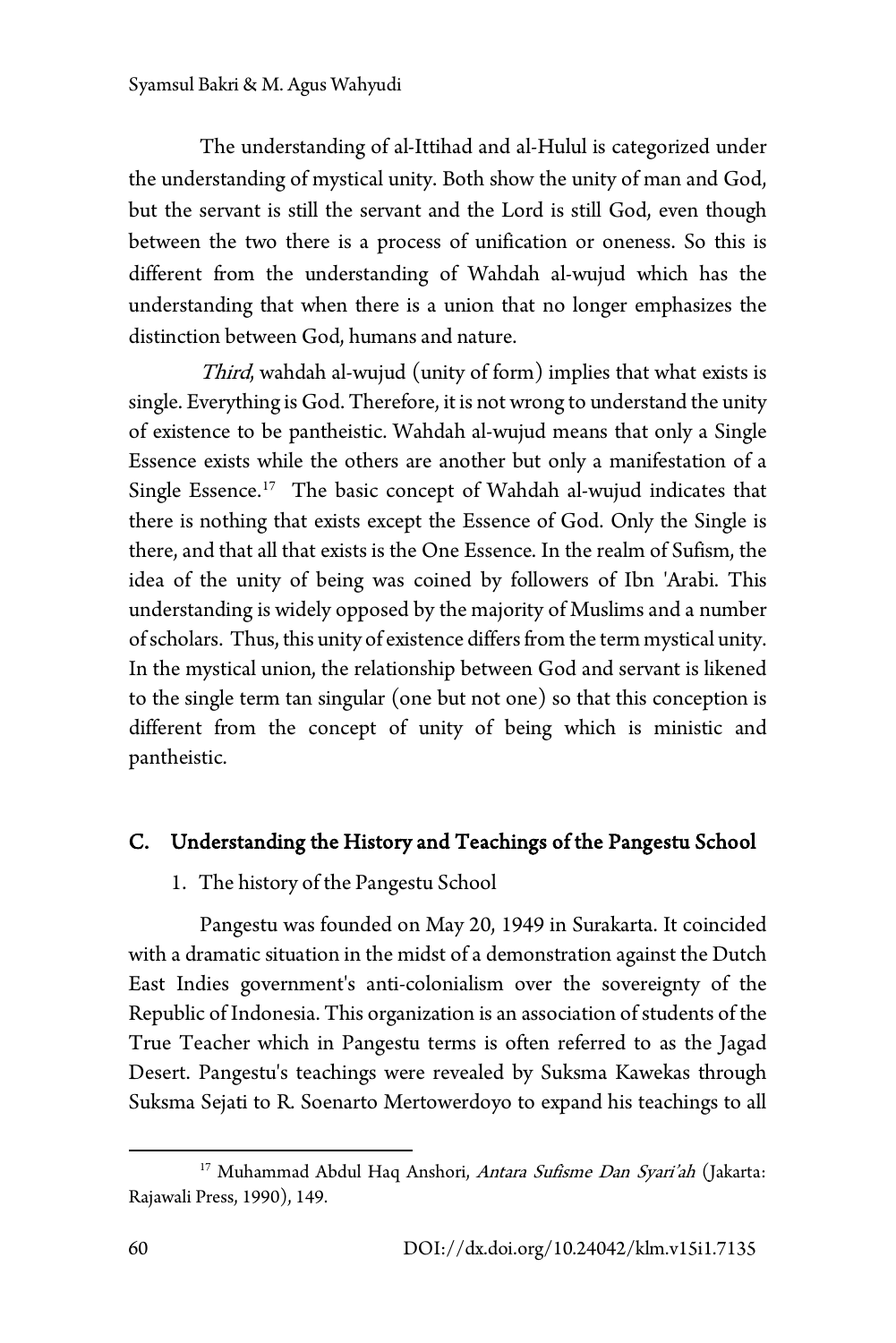corners of the world.<sup>[18](#page-6-0)</sup> Pangestu sect was founded by R. Soenarto Mertowerdoyo who was born on April 21, 1899 in Simo Boyolali and died on August 16, 1965. Pangestu stands for Paguyuban Ngesti Tunggal, which is the name of a mystical sect that was founded and developed in Java. In language, Paguyuban means association, Ngesti means asking for or concentrating reason and feelings, while Tunggal means one.<sup>[19](#page-6-1)</sup> Thus, Paguyuban Ngesti Tunggal can be said to be an association that aims to unite with God Almighty.

R. Soenarto, in his youth suffered a lot of mental suffering and restlessness due to the condition of society which began to move away from esoteric aspects. Even though he is a Muslim, the religious lessons he received are not complete and not deep so that he does not get peace from Islam. He also reads a lot of Christian books, including the Suksma Supana or Piwulung Agami Christian books, but he has yet to get the inner peace of those books. R. Soenarto's mental anxiety had driven him to take the mystical path of knowing God, or what is called true knowledge.

On February 14, 1932 at 17.30, based on the belief of the Pangestu sect, R. Soenarto received a word from the True Guru. The Word descends in three stages. The first stage, the affirmation that true knowledge is the right path to the origin which contains the origin and purpose of life (Sangkang Paraning Dumadi). The second stage is a statement from the Real Suksma about who He is and what His duties are. The third stage, contains words that affirm R. Soenarto heart in carrying out his duties and a promise from the True Teacher who will provide an assistant (clerk) to R. Soenarto, namely R.T. Hardjaprakoso and R.T. Soemadiharjo.<sup>20</sup> The revelation that came down in three stages is written in the Kitab Sabda Pratama.

In the process of revelation, R. Soenarto proclaimed himself a way or wasilah from the words of the True Teacher. The words of the True Guru for seven months are compiled in a booklet which includes, Hasta Sila,

<span id="page-6-0"></span><sup>&</sup>lt;sup>18</sup> Rahnip, Aliran Kepercayaan Dan Kebatinan Dalam Sorotan (Surabaya: Pustaka Progresif, 1987), 129.

<sup>&</sup>lt;sup>19</sup> Tohdjojo, Apa Pangestu Itu?. (Surakarta: Pangestu, n.d.), 4.

<span id="page-6-2"></span><span id="page-6-1"></span><sup>&</sup>lt;sup>20</sup> Sularso Supater, Mengenal Pokok-Pokok Ajaran Pangestu. (Jakarta: Pustaka sinar harapan, 1967), 13.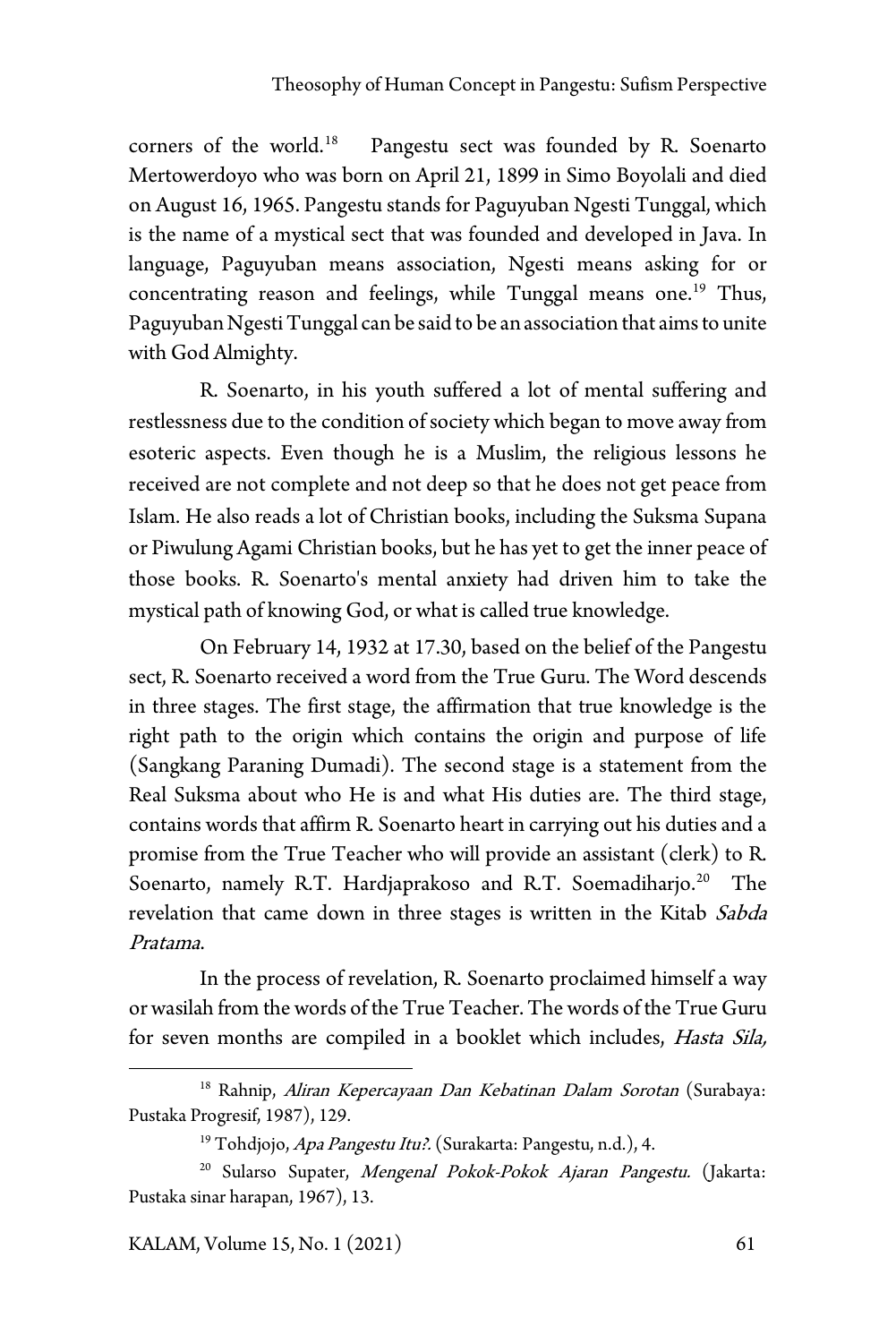Paliwara, Gumelaring Dumadi, Tunggal Sabda, Dalan Rahayu, Sangkan Paran, and Panembah. The seven books in their development are compiled in one book called Serat Sasangka Djati. Apart from the Sabda Pratama and Serat Sasangka Djati, the Pangestu sect also has a main book which is the personal work of R. Soenarto which is named Bawa Raos Ing Salebeting Raos and Taman Kamulyaan Langgeng.

R. Soenarto died in 1965, so the teachings of the Pangestu sect were developed by his students and followers. In the same year that R. Soenarto died, the Pangestu sect has grown rapidly and has 178 branches spread across the country. Besides that his students also hold regular meetings called Bawa Raos. The purpose of Bawa Raos (feeling) is to deepen the teachings of the True Teacher. The teaching of feeling is contained in the book *Bawa Raos Ing Salebeting Raos*.<sup>[21](#page-7-0)</sup>

Pangestu as a mysticism is based on the One Godhead and respects religion. Meanwhile, the aims of the pangestu sect are as follows: (1) Adherents are able to live in harmony, mutual respect, and mutual cooperation with all groups without differentiating between nationalities, groups, religions, degrees and beliefs. (2) Adherents in order to be one with God by the actions and conditions of the True Teacher. (3) Expanding "pepadang" is a discourse from the True Teacher to anyone who needs it, without coercion or hope of obtaining something without strings attached.<sup>[22](#page-7-1)</sup>

Soewandito revealed that the aim of the Pangestu sect in brief is to deliver humanity towards worship for the community, nation, state, homeland and humanity. As formulated in the Dasa Sila Pangestu guidelines, which means ten life guidelines which include serving God, God's messenger, being loyal to the law and the head of state, serving the country, parents, parents, teachers, teaching virtues, compassion for others. and respect all religions.

# 2. Principles of Pangestu Teaching

<span id="page-7-1"></span><span id="page-7-0"></span>Pangestu as a belief institution has several teachings which include theology (divinity), cosmology (the universe), and anthropology

<sup>&</sup>lt;sup>21</sup> Pangestu, Pokok-Pokok Piwulangipun, 1.

<sup>&</sup>lt;sup>22</sup> Tohdjojo, Apa Pangestu Itu?, 4.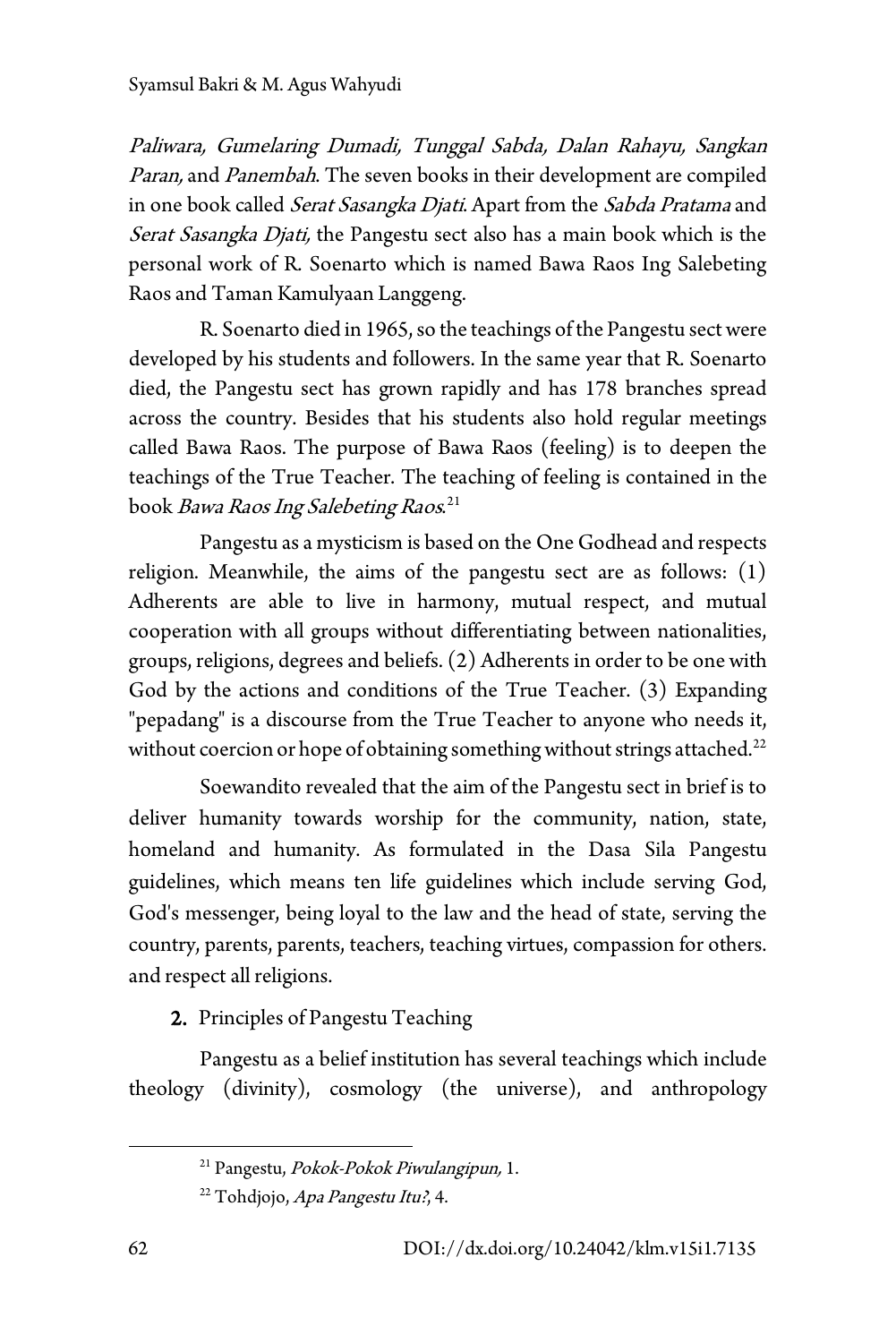(humans). In theological teachings it is stated that the state of God Almighty has three characteristics (Tri Purusa). First, Suksma Kawekas or the True Prince who is the source of life. Second, the True Suksma or True Teacher which has the nature of sustaining all living things. Third, the Holy Spirit who is called a real human.<sup>23</sup> The Pangestu school of theology can be said to have a similarity with the Christian Trinity theology. This is because in his life R. Soenarto read many Christian religious books such as the Suksma Supana book (Christian religious piwulang).

In the book Sasongko Djati, it is explained that the three attributes of God are like Allah, Rasul (nur Muhammad) and Prophet Muhammad in Islam. Likewise, it is the same with God the Father, the Son (the soul of Jesus Christ) and the Holy Spirit in Christianity. Therefore, the Pangestu sect has the understanding that Nur Muhammad, the True Suksma, Jesus Christ, all three are the same. Each of them is a God who reveals himself and each of them comes from the essence of Ingsun which is colorless and formless, and cannot be described in any form.

Apart from theological teachings, the Pangestu sect also has teachings about humans. As has been explained in the Sasongko Djati book, the human soul is the Holy Spirit. Human creation took place after the macrocosm. Human creation is described in the Sasongko Djati book as follows:

> Sawuse djagad gede (bumi) iki dumadi, Pangeran bandjur nitahake manungsa. Mungguh dumadining manungsa iku, saka sorot panunggaling Tri Purusa (suksma kewekas, suksma sejati, roh sutji) tjara Islame, tumrap para ahli makrifat sinebut: Allah, Rasul, Muhammad, utawa tjara Kristene: Sang Rama, Sang Putra, Roh Sutji, kang binusanan sarining anasir patang prakara, kajata: swasana, geni, banjo, lan lemah, kang banjur kababar dadi bebakalan kasar lan alus.

<span id="page-8-1"></span><span id="page-8-0"></span>Besides the metaphysical style, Pangestu teachings about humans also teach ethical aspects. In Pangestu ethics there are various obligations known as Hasta Sila which include the Tri Sila and Panca Watak Utama.<sup>[24](#page-8-1)</sup>

<sup>&</sup>lt;sup>23</sup> Soenarto Mertowerdoyo, Serat Sasongko Jati (Malang: Pangestu, 1968), 5.

<sup>&</sup>lt;sup>24</sup> Soewandito, *Menuju Hidup Bahagia* (Surakarta: Pangestu, 1974), 4.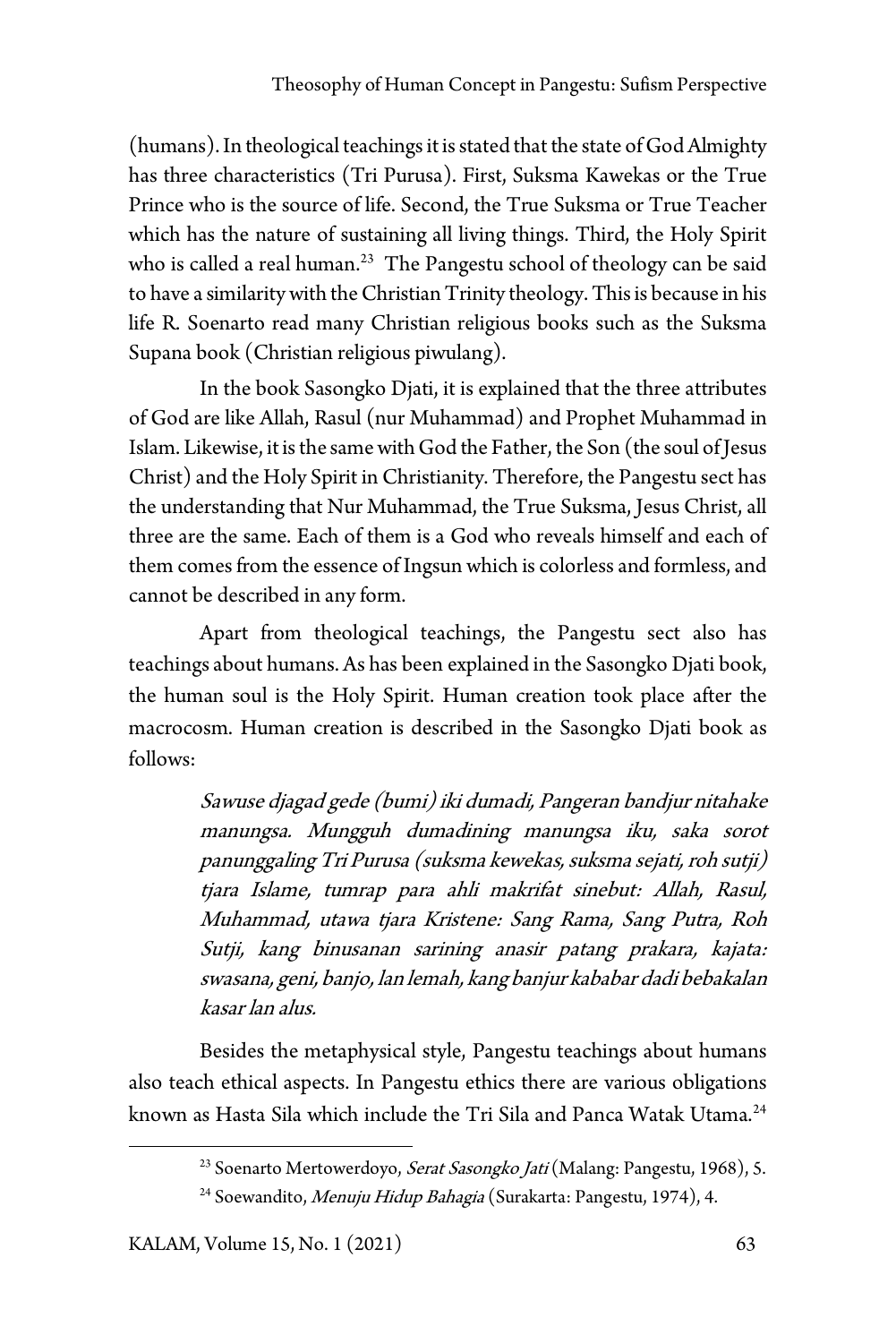The precepts in the precepts are conscious, trusting and obedient to God Almighty and His messenger, willing, accepting, patient and virtuous. Meanwhile Pangestu teachings about nature are closely related to the attitude of life of its adherents. In this attitude of life, the main characteristic of the Pangestu attitude is that humans take a distance (distance) from the material-empirical world.<sup>25</sup> Taking this distance includes material, psychological, and spiritual aspects. However, this distancing is not permanent but temporary, which is then followed by a concentration on reality and truth which is ultimately realized in a concrete world.

## D. Human Creation in Pangestu

The conceptions in the Pangestu have basic values of syncretism.<sup>[26](#page-9-1)</sup> Syncretism is a new idea from the result of combining several different ideas so that it becomes harmonious and balanced.<sup>27</sup> Some other thinkers call it tantularism, namely the spirit of teaching Bhineka Tunggal Ika Tan Hana Dharma Mangrwa, which was triggered by Empu Tantular to be willing to accept, acknowledge, live and practice true values from any source. This syncretic or tantularistic nature is indicated by the borrowing of terms, use of conceptions and taking from teachings from other systems. For example, the teachings of manembah, which are very similar to prayer services in Islam, are influenced by Islamic teachings. The terms Nur Muhammad and Sang Christ which are likened to the True Suksma are taken from Sufism and the conception of the Trinity in Christianity.

Basically, in general there is no substantial difference between the Pangestu concept of emanation and other conceptions of emanations, such as al-Farabi's emanation or Plotinus' emanation (originator of the idea of

<sup>25</sup> Ma'ruf al-Payamani, *Islam dan Kebatinan* (Solo: CV. Ramadhani, 1992),

<span id="page-9-1"></span><span id="page-9-0"></span>283.

22.

<sup>&</sup>lt;sup>26</sup> Rahmad Subagya, Kepercayaan dan Agama (Yogyakarta: Kanisius, 1992),

<span id="page-9-2"></span><sup>&</sup>lt;sup>27</sup> Syamsul Bakri, "Teaching Values of Islamic Communism in Surakarta: Issues in the First Quarter of the 20th Century," Journal of Social Studies Education Research, Vol. 11, No. 01 (2020): 192–212.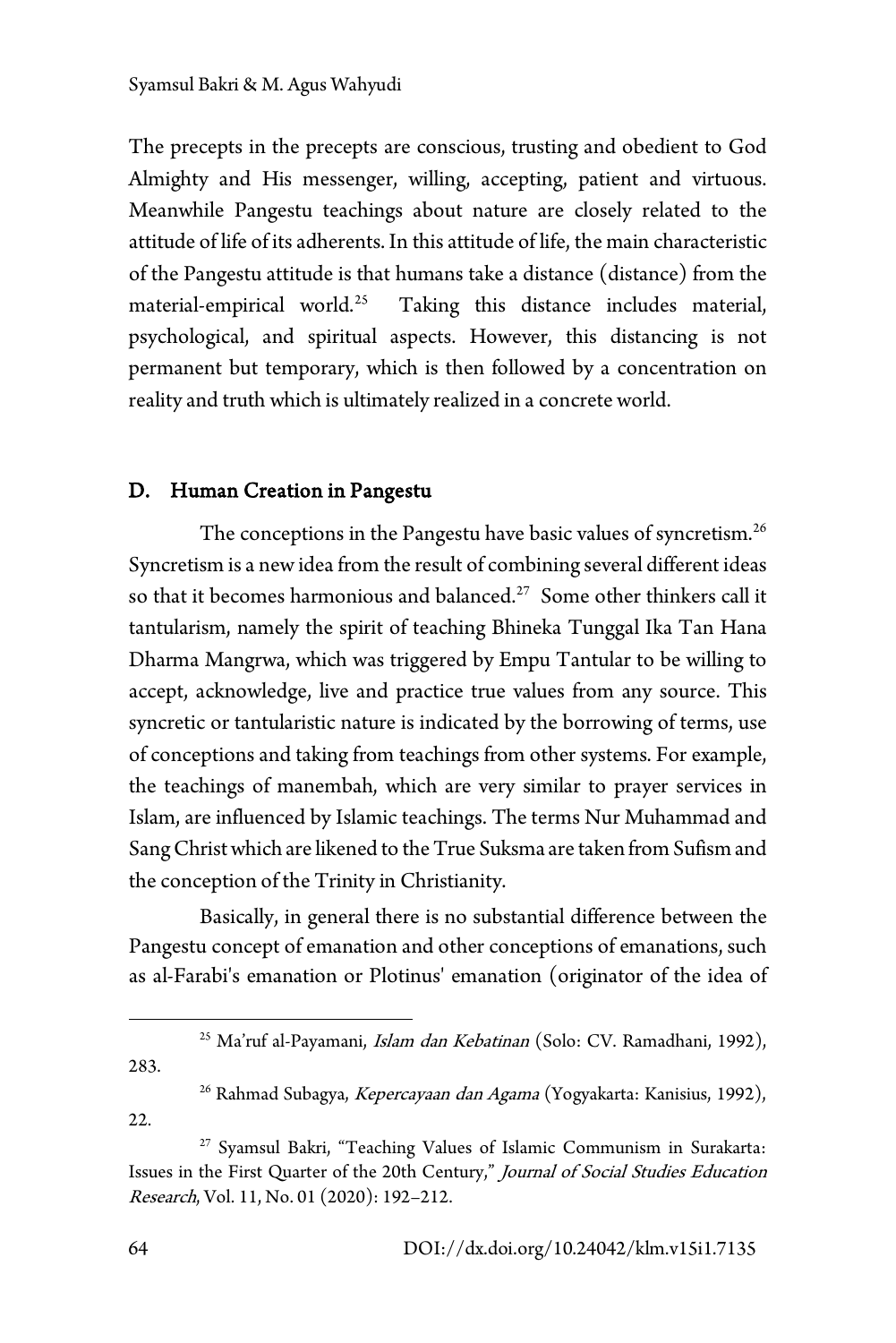emanation). All conceptions of emanation have the basic understanding that all existence originates and emanates from God. However, there is a slight difference regarding the emanation process that causes the existence of four elements as the original material from which material nature is formed. According to Plotinus and al-Farabi, this sensory material world even though its existence originates and radiates from God but through distant or indirect emanations.

In Plotin's philosophy of emanation, the material world emanates from the natural soul, the natural soul from reason and reason emanates from God.<sup>[28](#page-10-0)</sup> Like Plotinus, al-Farabi who stated that this material world directly emanates from God but passes through the transmitters of reason. God only radiates intellect while the mind's thoughts about him give rise to the heavens and planets. Meanwhile, the tenth reason as the last reason cannot produce reason but only produces the earth and its sides.<sup>[29](#page-10-1)</sup> Thus, both Plotinus and al-Farabi actually wanted to show that material forms have an ontological nature which is far from God.

In contrast to the two conceptions above, the Pangestu tradition has a teaching that the material nature of the four natural elements (water, air, fire, and earth) originates and emanates from Suksma Kawekas directly as the smoke that comes out of the lamp. This direct broadcast actually shows the inconsistency of Pangestu teaching it self. On the one hand, the Pangestu sect considers that everything that is divine is holy and everything that is earth-patterned is impure. On the other hand, the Pangestu school also states that the natural material form of this sensory emanates directly from God. The Pangestu school will have difficulty answering questions about the impurity of the material world which originates and emanates directly from God, while God (Suksma Kawekas) is the source of holiness.

The Pangestu emphasizes students to abstain from the temptations of worldly passions and things. But in the Pangestu school, the existence of lust and the material form of the world that comes from the four natural factors is still considered as a form that comes from God through direct emission. Thus, the boundary between holiness (Ilahiyah) and impurity

<span id="page-10-0"></span><sup>&</sup>lt;sup>28</sup> Ahmad Tafsir, Filsafat Umum (Bandung: Remaja Rosda Karya, 1993), 61.

<span id="page-10-1"></span><sup>&</sup>lt;sup>29</sup> Harun Nasution, *Islam Rasional* (Bandung: Mizan, 1989), 45.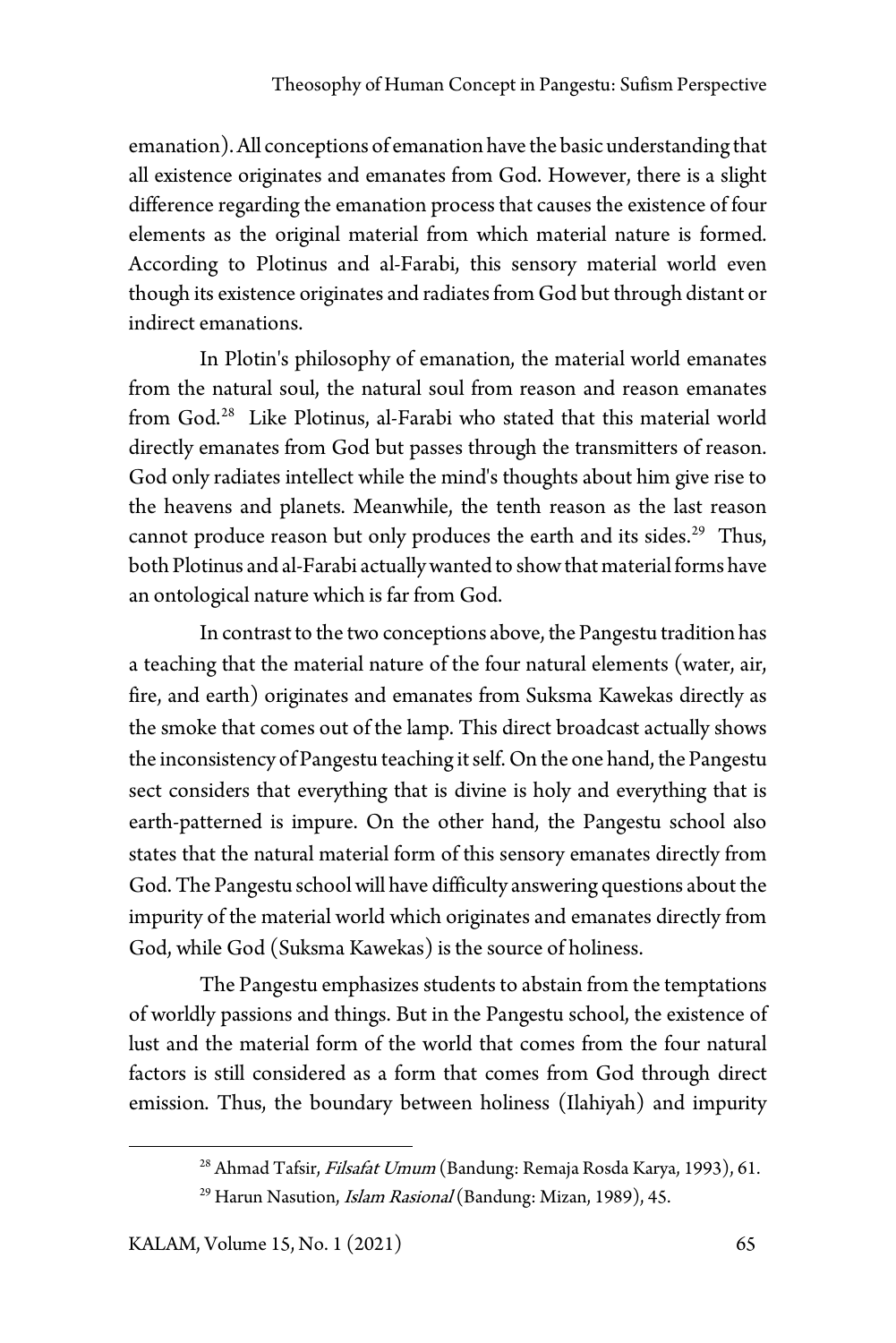(material world) at the level of ontologism in the Pangestu school is not very clear. Something that emanates directly from God should not be the cause in keeping people away from God. However, in the Pangestu school the four natural elements that emanate directly from God are precisely the potential forms of the support of lust that can distance people from God.

Besides all that, there is also something that is unique in the Pangestu sect, namely the form of logos or human intellectual skills (angenangen) that emanates from the shadow of the Tri Purusa. This Logos does not radiate directly from God but from the shadow of Tri Purusa. This kind of conception was never found in the previous emanation school and thought. Apart from the differences between the emanation school and the concept of human creation according to the Pangestu school, all of them have the same principle, namely that it implies that God has been active since the eternal era.<sup>[30](#page-11-0)</sup>

#### E. Unification as Pangestu Life Purpose

The Pangestu school, which has the conception of the union between man and God, follows the concept of emanation. The concept of unification has a strong theological premise that between God (Suksma Kaweka) and humans (Holy Spirit) have similarities and similarities in substance. Therefore, it is possible to have a process of union between man and God. By looking at the teaching of this unification, it can be said that the Pangestu sect is included in the mysticism mysticism group.<sup>[31](#page-11-1)</sup> This group tries to unite the human soul with God as long as humans are still alive or after death.

The Pangestu as a mysticism group has a philosophy of life that wants to have a direct relationship with God.<sup>32</sup> This relationship will produce the results of mystical consciousness. This awareness means being fully aware of the existence of a single essence and feeling happiness because

<sup>30</sup> Ibid., 46.

<sup>31</sup> Y. A. Surahardja, Mistisisme (Jakarta: Penerbit Pradya Paramita, 1983), 28.

<span id="page-11-2"></span><span id="page-11-1"></span><span id="page-11-0"></span><sup>&</sup>lt;sup>32</sup> Harun Nasution, Filsafat Dan Mistisisme Dalam Islam (Jakarta: Penerbit Bulan Bintang, 1976), 76.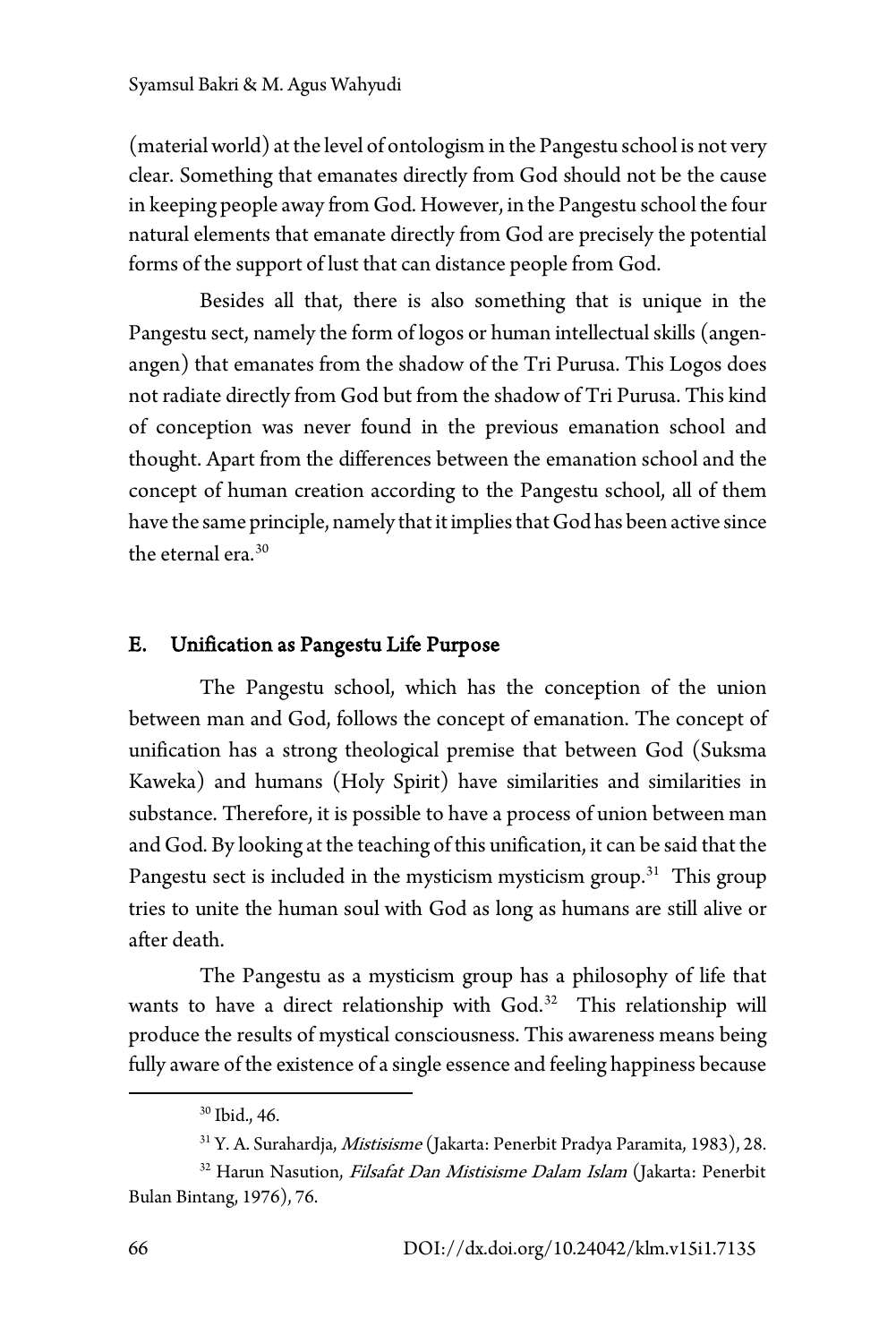it has attained pemesasan, namely the loss of duality and plurality so that it dissolves in the absolute essence of individualism. The existence of this unification teaching shows that the Pangestu sect recognizes the immortality of the soul. The true human soul will live eternally after separation from the gross body. There are times eternal in happiness and eternity with God and there are times eternal in sorrow with the fiery bodies.

This unifying principle has the same value as Plato's conception of nature, which implies that the human soul comes from an eternal world and has an eternal nature.<sup>33</sup> In line with Plato, according to the Pangestu tradition, the true human soul comes from God (Suksma Kawekas) and has an eternal nature. The immortal nature of the true human soul must be endeavored to be united (united) with God in order to obtain an eternal and happy life. The teaching of unification in the Pangestu school is a form of recognition of the immortality of the soul which is often questioned and even rejected by humanitists who in fostering creative development and individual development always use logical, rational and empirical ways without referring to spiritual and metaphysical concepts.

In the teachings of the Pangestu, a happy feeling in union with God is described as living in *Taman Kamulyaan Langgeng*.<sup>[34](#page-12-1)</sup> Likewise, the miserable state in the hereafter which in the divine religion is described as a hell, in the Pangestu sect this miserable state is called or is like the life of a creature with the body of fire. Thus, the conception of union with God has no essential difference from heaven. Likewise, the life of creatures with bodies of fire is identical to the life of hell. The existence of heaven and union with God, is actually only a language that describes the existence of eternal happiness after humans pass through death.

#### F. Conclution

This research takes the theme of the human conception in the view of the Pangestu school, and it can be concluded that the human conception in

<sup>&</sup>lt;sup>33</sup> Abdul Qadir Djaelani, Filsafat Islam (Surabaya: Pangestu, 1969), 156.

<span id="page-12-1"></span><span id="page-12-0"></span><sup>&</sup>lt;sup>34</sup> Soenarto Mertowerdoyo, Taman Kamuljan Langgeng (Surakarta: Pangestu, 1969), 10.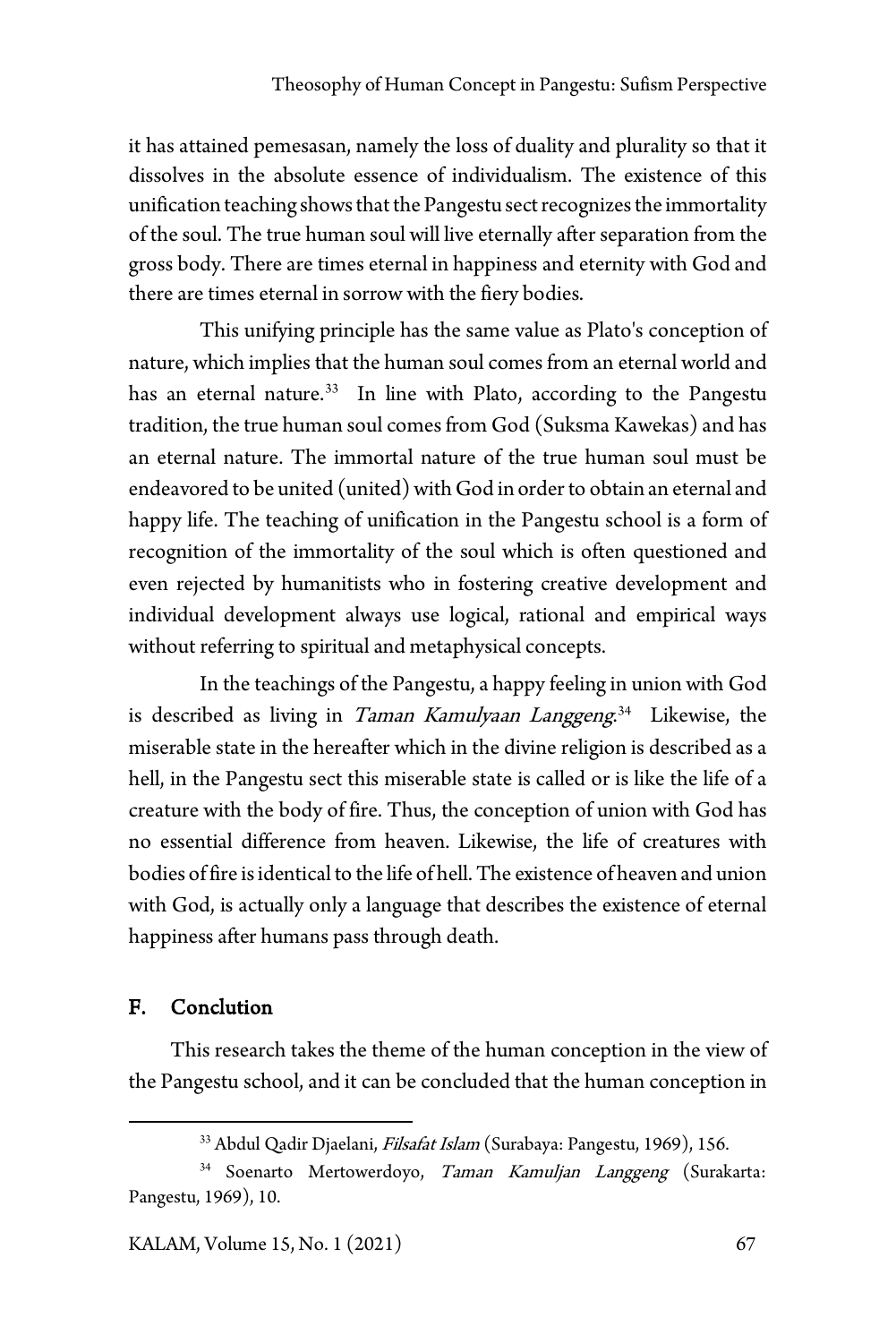the Pangestu school is identical to the teachings in Islamic philosophy and mysticism. This can be seen as follows:

First, the concept of creation in the Pangestu school emphasizes the aspect of emanation or emanation, so the Pangestu school is classified as an emanationism school. In addition, there are four elements as the basis for matter originating from the sensory realm which comes from direct emanations or overflows from God. Second, the teaching of living unification in the Pangestu sect as a general teaching of a belief is similar to the mystical teachings of Islam regarding the union of man and God. Thus, the teaching of mystical unity in the Pangestu school is no different from the teachings of *ittihad* and *hulul* in the realm of Sufism.

This article has implications for the development of Islamic scholarship, especially Islamic philosophy and mysticism. One aspect that needs to be studied further is the genealogy of Pangestu's thought. []

### References

- Anshori, Muhammad Abdul Haq. Antara Sufisme Dan Syari'ah. Jakarta: Rajawali Press, 1990.
- Bakri, Syamsul. "Pemikiran Filsafat Manusia Ibn Miskawaih: Telaah Kitab Tahdibz al-Akhlak." Jurnal Al-A'raf 17, no. 01 (2019).
- ———. "Pendekatan-Pendekatan Dalam Islamic Studies." *Dinika: Journal* of Islamic Studies 12, no. 01 (2014).
- ———. "Teaching Values of Islamic Communism in Surakarta: Issues in the First Quarter of the 20th Century." Journal of Social Studies Education Research 11, no. 01 (2020): 192–212.
	- ———. "Women's Leadership in Islam: A Historical Perpective of a Hadits." Indonesian Journal of Islamic Literature and Muslim Society 05, no. 02 (2020).

Bertens. Ringkasan Sejarah Filsafat. Yogyakarta: Kanisius, 1983.

Djaelani, Abdul Qadir. Filsafat Islam. Surabaya: Pangestu, 1969.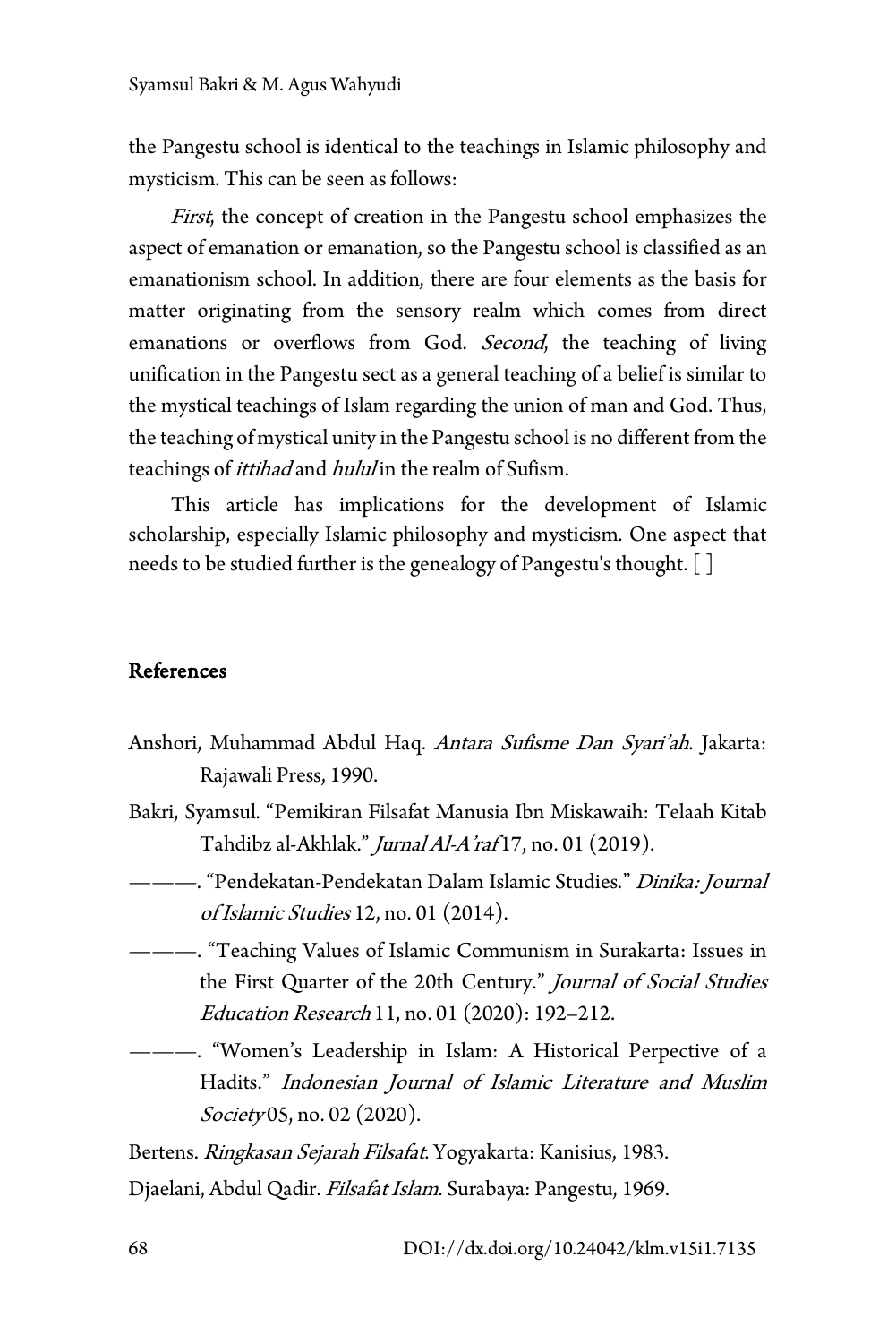- Leahy, Louis. Filsafat Ketuhanan Kontemporer. Yogyakarta: Kanisius, 1983. Mertowerdoyo, Soenarto. *Serat Sasongko Jati*. Malang: Pangestu, 1968.
- ———. Taman Kamuljan Langgeng. Surakarta: Pangestu, 1969.

Murata, Sachiko. The Tao of Islam. Bandung: Mizan, 1996.

- Nasution, Harun. Filsafat Dan Mistisisme Dalam Islam. Jakarta: Penerbit Bulan Bintang, 1976.
- ———. Islam Ditinjau Dari Berbagai Aspeknya. Jakarta: UI Press, 1986.
- ———. Islam Rasional. Bandung: Mizan, 1989.
- Nazir, M. Metode Penelitian. Jakarta: Ghalia Indonesia, 1998.
- Pangestu. Pokok-Pokok Piwulangipun Sang Guru Sejati Utawi Suksma Sejati. Surakarta: Pangestu, n.d.
- ———. Pokok-Pokok Piwulangipun Sang Guru Sejati Utawi Suksma Sejati. Surakarta: Pangestu, n.d.
- payamani, Ma'ruf al-. *Islam Dan Kebatinan*. Solo: CV. Ramadhani, 1992.
- Rahnip. Aliran Kepercayaan Dan Kebatinan Dalam Sorotan. Surabaya: Pustaka Progresif, 1987.
- Salam, Burhanuddin. Filsafat Manusia, Antropologi, Metafisika. Jakarta: Bumi Aksara, 1988.
- Sanadji, Kasmiran Wuryo. Filsafat Manusia. Jakarta: Penerbit Erlangga, 1995.
- Soedarmo. Kamus Istilah Teologis. Jakarta: BPK Gunung Mulia, 1987.
- Soewandito. Menuju Hidup Bahagia. Surakarta: Pangestu, 1974.
- Subagya, Rahmad. *Kepercayaan Dan Agama*. Yogyakarta: Kanisius, 1992.
- Supater, Sularso. Mengenal Pokok-Pokok Ajaran Pangestu. Jakarta: Pustaka sinar harapan, 1967.
- Surahardja, Y. A. Mistisisme. Jakarta: Penerbit Pradya Paramita, 1983.
- Syahputra, Heru. "Manusia Dalam Pamdangan Filsafat." Al-HIkmah: Jurnal Theosofi 02, no. 01 (2020): 13-28.
- Tafsir, Ahmad. Filsafat Umum. Bandung: Remaja Rosda Karya, 1993.

Tohdjojo. Apa Pangestu Itu?. Surakarta: Pangestu, n.d.